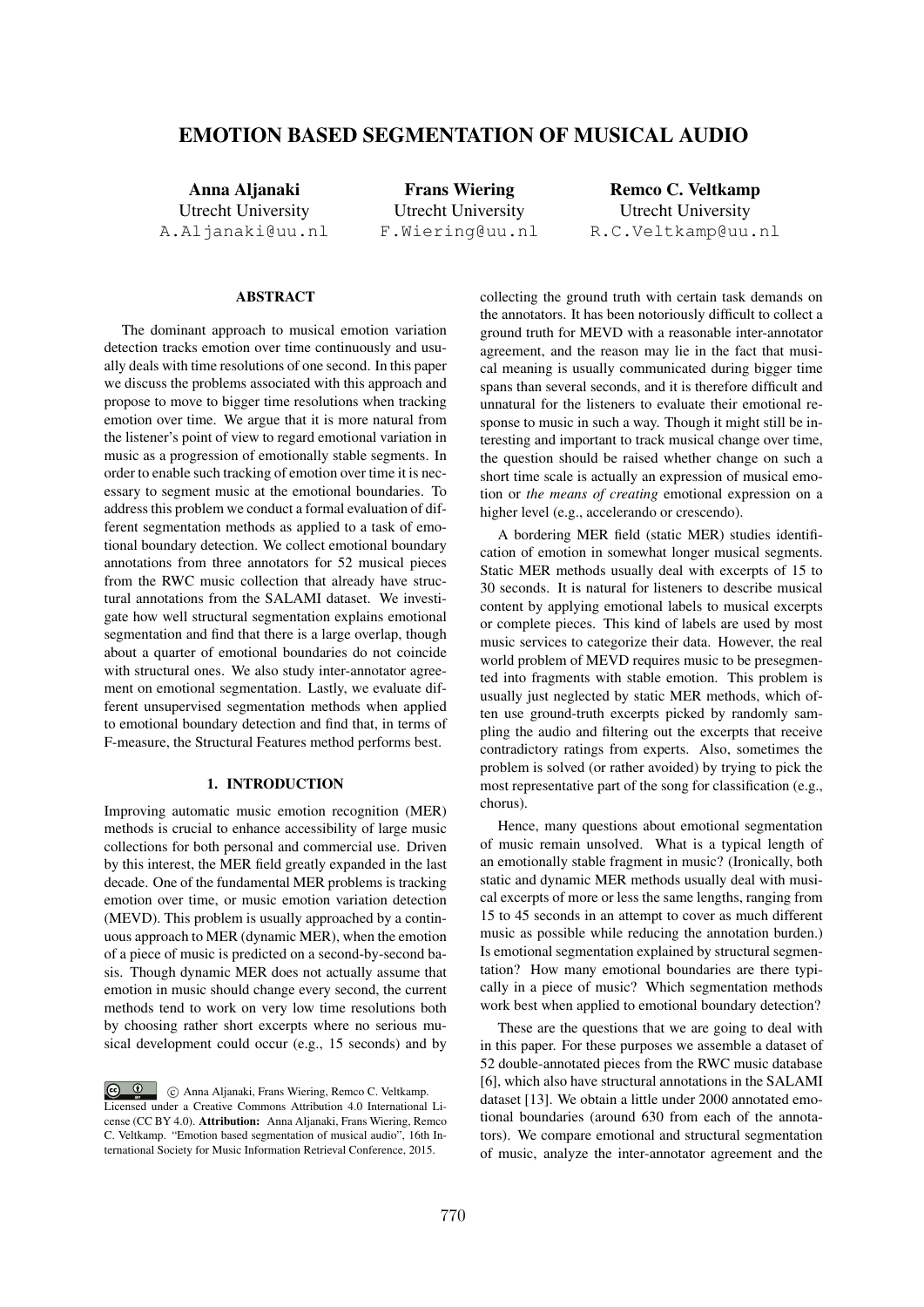average stable segment length. Then we apply four segmentation algorithms to emotional segmentation problem and benchmark them on our dataset. Though the dataset is not big, a formal evaluation of emotional segmentation performance has never been conducted before.

In this work, we are not going to deal with MER in a traditional sense (predicting emotion from a musical excerpt). There already exist numerous state-of-the-art approaches to this problem [20]. Here we will address the question how to do the preprocessing step before static MER, i.e., emotional segmentation of music.

The rest of the paper is organized as follows. In section 2 we describe related research. In section 3 we explain why dynamic MER methods, at least in their current form, might not produce a good solution to the MEVD problem. In section 4 we analyze the obtained emotional segmentation. In section 5 we compare different segmentation methods when applied to a problem of detecting emotional boundaries in music. Section 6 concludes the paper.

## 2. RELATED WORK

Though the problem of emotional boundary detection has not yet been addressed systematically, there exist MER methods that can be applied to this problem, and we will review them in this section. For a more general overview of MER, [20] can be consulted.

## 2.1 Static MER for MEVD

The most simple approach to MEVD when using a static MER method is detecting emotion over time using a sliding window. This method would give a distorted result when a sliding window has an emotional boundary in it. In [21], a sliding window of ten seconds and 1*/*3 overlap is used to segment a music piece, and a fuzzy classifier is trained to detect the emotion of the segments. In [9] it is suggested that a homogeneous music segment is usually around 16 seconds, and therefore a sliding window of 16s is used to detect the boundaries by comparing feature distributions from neighboring windows. This approach is shown to be viable, though many questions are left open. For instance, only two features — intensity and timbre are tested, and the evaluation is conducted only on 9 pieces. A similar approach is attempted in [15] to solve a multilabel classification problem (with two sliding windows of 10s and 30s). It is concluded that a more sophisticated emotional segmentation strategy is needed. Multi-label classification approaches recognize that one musical piece can express a variety of emotions and several labels are applicable to one piece. However, the music is often still handled in the same way as in the static MER approach. A short excerpt (e.g., 30s) is selected ( [16], [17]), and several labels are applied to it, which addresses the problem of musical ambiguity, but not musical change. As opposed to this approach, in [18] a multi-label classification was applied to whole musical pieces, which were pre-segmented using aligned lyrics annotations on an assumption that most often emotion is stable within one sentence. Then, a hi-

erarchical Bayesian model was applied to a task of multilabel classification. Due to the absence of ground-truth on emotional boundaries in [18], it is left unclear how well the annotated sentences in the lyrics actually correspond to emotional structure of the musical piece.

To answer the question of what is the typical length of musical segments that represent stable emotion, Xiao et al. tried to classify excerpts of different lengths by emotion and found that excerpts of 8 or 16 seconds have a better classification accuracy than excerpts of 4 or 32 seconds [19]. This experiment gives an indirect indication of emotional segmentation resolution.

## 2.2 Dynamic MER

Dynamic MER methods are usually trained on time-series of annotations, typically with a resolution of 1 or 2 Hz. In Korhonen et al. [7], musical emotion is modeled as a function of musical features using system identification techniques. In [11], conditional random fields were used to model continuous emotion with a resolution of  $11 \times 11$  in valence-arousal space. A similar strategy was employed in [4], where dynamic texture models were trained corresponding to quadrants of resonance-arousal-valence model and applied to predict musical emotion continuously. When separate models are trained to predict different emotions, emotional boundary detection occurs naturally. This approach might be problematic, however, due to lack of resolution in the emotional space. Also, for boundary detection it might be more important to keep track of the local context and relative changes in musical attributes rather than predict an absolute rating at every moment. This is why unsupervised methods might work very well in this case.

### 3. MOTIVATION

While static MER methods cannot deal with emotionally non-homogenous music, dynamic MER methods approach this problem by taking the fragmentation to the extreme (the typical resolution of a dynamic MER method is 1 second), which might create even more problems than it solves. Firstly, the output (per-second emotion prediction) produced by a dynamic MER method is not easily interpretable and useful. Secondly, it seems that musical emotion is not conceptualized in this way by listeners.

### 3.1 Analyzing dynamic MER ground-truth

Dynamic MER relies on human ground-truth in the form of per-second emotional annotations, which are typically recorded from an annotator continuously moving their cursor in a one or two-dimensional space [1, 14]. It seems that this task is extremely difficult for humans, which is, in particular, indicated by a very low inter-annotator agreement as compared to static annotations (where, due to task subjectivity, it is also not very high). For the MediaEval dataset [1], the average Kendalls W is  $0.23 \pm 0.16$  for arousal and  $0.28 \pm 0.21$  for valence, and for the Mood-Swings Lite dataset [14] the mean Kendall's W is 0*.*21 *±* 0.14 for arousal and  $0.23 \pm 0.17$  for valence. All these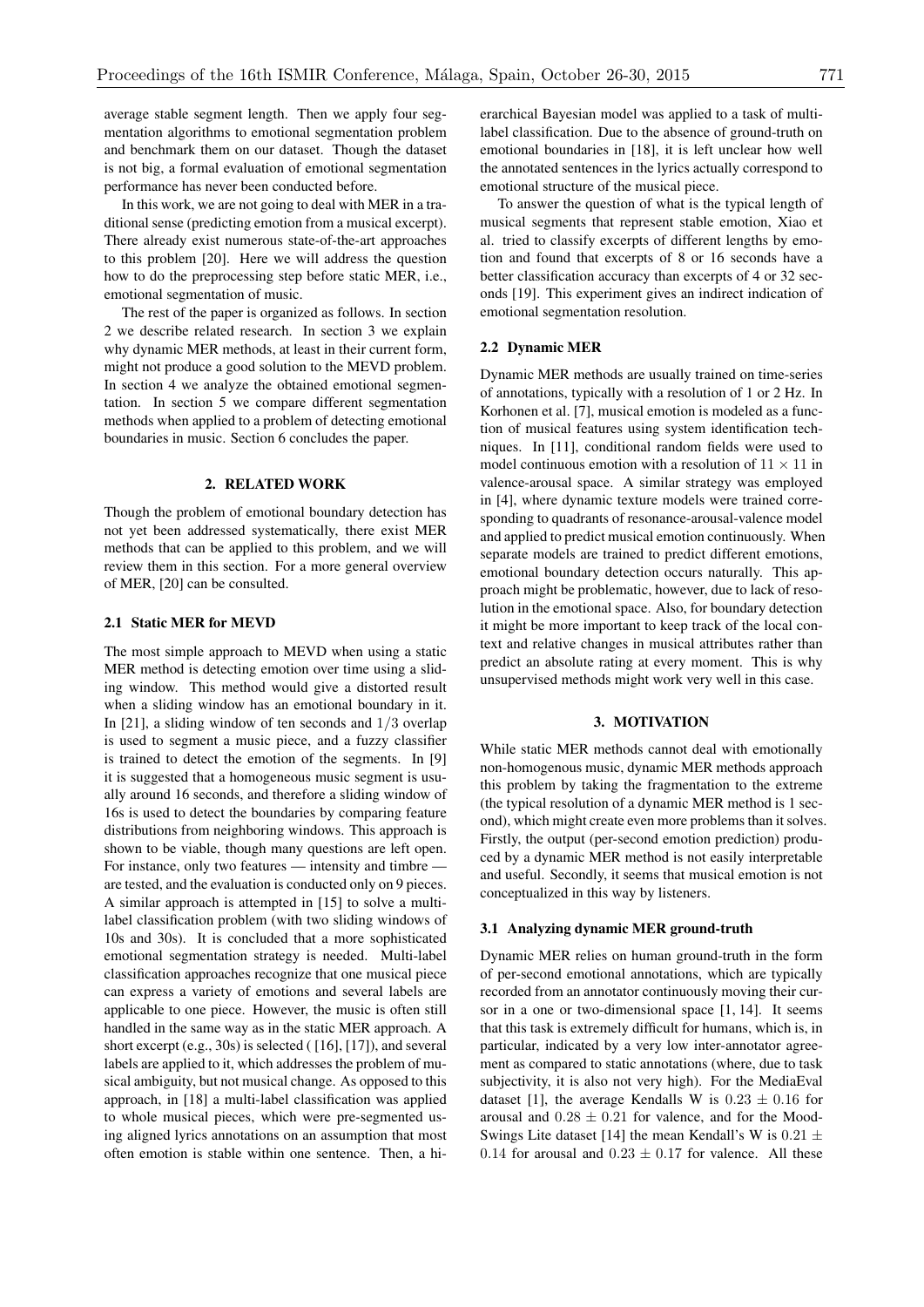

Figure 1. Dynamic annotation of 45 seconds of audio from [1]. One third of the annotators react to every beat of slow music by a peak in arousal.

numbers indicate weak agreement. There are several typical problems arising when annotating music continuously:

- 1. A dimensional annotation interface has an absolute scale. For instance, on an axis with a slider controlling valence, the leftmost side represents the most miserable music imaginable, and the rightmost the most ecstatic one. Giving absolute ratings is relatively easy when evaluating music statically (comparing a piece to all existing music). When comparing piece with itself over time, humans tend to think of occurring changes relatively. This leads to a huge difference in magnitude of given ratings, though the direction of change can be indicated uniformly (e.g., see Figure 1).
- 2. Though it is not explicitly requested from the annotators to move their cursor at all times, the task demands (short excerpt, necessity to track and respond continuously) lead to some of the annotators evaluating every single musical event (e.g., see Figure 1). This results in annotations on widely different 'zoom level'.

We argue that continuous annotation is so difficult (albeit through training in the lab and a careful selection of complete music pieces it is possible to obtain satisfying results [3]) because it is unnatural for humans to evaluate their emotional response on a per-second basis, since emotional expression occurs on a much larger time-scale. Though through years of exposure to music listeners acquire an ability to associate certain timbres with genre and emotion, and a crude emotional interpretation is possible even from short sounds snippets of 300ms [8], we believe that real-life emotional interpretation of music is much more complex and happens during longer time spans, most certainly when it concerns induced emotion.



Figure 2. Histogram of segment durations for the three annotators separately.

### 4. ANALYSIS OF EMOTIONAL BOUNDARIES

## 4.1 Data

The dataset consists of 52 complete pieces [6] from Pop, Jazz and Genre (the latter contains rock, soul, world etc. music) collections of RWC music database. We picked the pieces that already had SALAMI [13] annotations in order to compare structural and emotional segmentation. The SALAMI annotations for these pieces are single-keyed, our annotations are triple-keyed in order to enable measuring agreement.

The three annotators received instructions to mark when emotion of the piece changes. There were no explicit instructions as to what could be interpreted as an emotional boundary. They were also instructed to mark the transitions between stable emotional states as separate sections, in case those were long enough to be perceived as separate 'transition states'. In practice, this meant for instance marking long diminuendo (fade-out) at the end of a musical piece as a separate section.

In total, annotators marked 562, 602 and 746 emotional boundaries, respectively. The dataset is available from the website osf.io/jpd5z.

| Evaluation metric | $A2 \rightarrow A1$ | $A3 \rightarrow A2$ | $A1 \rightarrow A3$ |
|-------------------|---------------------|---------------------|---------------------|
| Precision $@0.5$  | 0.47                | 0.43                | 0.52                |
| Recall $@0.5$     | 0.48                | 0.33                | 0.55                |
| F-measure $@0.5$  | 0.46                | 0.37                | 0.67                |
| Precision $@$ 3   | 0.73                | 0.88                | 0.72                |
| Recall @ 3        | 0.76                | 0.79                | 0.88                |
| F-measure $@$ 3   | 0.73                | 0.77                | 0.78                |

Table 1. Inter-annotator boundary retrieval with a tolerance window of 0.5 and 3 seconds.

### 4.2 Inter-annotator agreement

The mean number of boundaries per piece was 12.2 (median = 11.5). The average segment length was  $19.5 \pm 18$ s.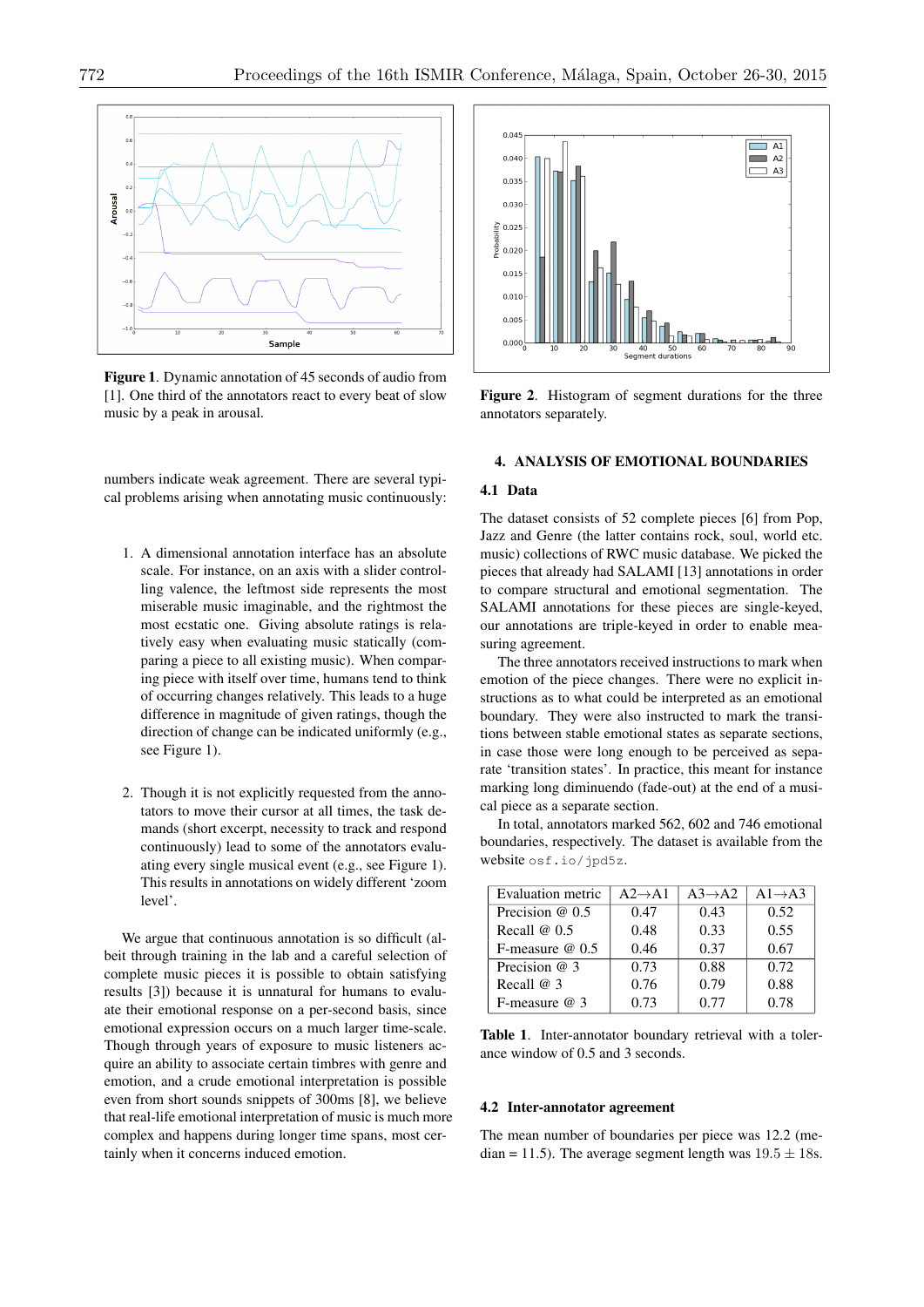Figure 2 shows the histograms of segment lengths from the three annotators. We can see that the distribution is skewed, 90% of intervals are shorter than 37 seconds. Annotators 1 and 3 have annotated more short segments than annotator 2, which was caused mostly by their different decisions about short (1–3 seconds) transition segments in music (e.g., short pauses between verse and chorus).

Unfortunately, segmentation tasks are not well-adapted for formal inter-annotator agreement calculation. We perform the standard F-measure evaluation as is common in the literature [13]:

$$
F_1 = 2 \frac{\text{precision} \cdot \text{recall}}{\text{precision} + \text{recall}}.
$$
 (1)

Table 1 shows the F-measure at 0.5 and 3 seconds. The metrics are similar to those obtained for the structural segmentation task, though a bit lower for a 0.5s window [13]. It seems that 0.5s window is too strict for these particular annotations. This might be caused by the nature of the task. Though some emotional boundaries are rather abrupt, others are smeared by a transitional musical process necessary for an emotion to modulate from one state to another.

## 4.3 Structural segmentation explaining emotional segmentation

In order to check how well emotional segmentation is explained by structural segmentation we compared the emotional boundary annotations to structural boundaries in the SALAMI dataset. The SALAMI dataset contains hierarchical annotations on multiple levels — musical function (verse, chorus, etc.), lead instrument, and musical similarity on large and small scale. Table 2 shows the precision, recall and F-measure obtained when predicting emotional segmentation from structure. From the table we can see that about 69 to 80% of the emotional boundaries coincide with large section boundaries. More than a half of the boundaries coincide with the lead instrument change. Small-scale similarity was not included in the table because of the abundance of small-scale boundaries (meaning close to 100% recall and very low precision). We also didn't include the 0.5s time resolution, because emotional segmentation seems to be less precise than structural and 0.5s time resolution is too detailed.

It is important to note that, with regard to F-measure, the emotional annotations when retrieved from each other have a bigger score than with any of the structural segmentation annotations.

## 5. SEGMENTATION METHODS EVALUATION

Segmentation methods are usually categorized into homogeneity, novelty and similarity based methods. We argue that for emotional boundary detection only the first two categories are relevant, because an emotional boundary is usually signified by changes in loudness, timbral properties, harmony, instrumentation, etc., and though it might coincide with repetitive segments (i.e., chorus), there is no straightforward connection between them. Hence, in this section we are mostly going to evaluate homogeneity and novelty based methods, namely Convex NMF [10], Mood Tracking [9], the classic method by Foote [5] and Structural Features [12]. We implemented the Mood Tracking method as described in the article, and adapted an implementation  $1$  of the rest for our purposes (i.e., feature extraction, thresholds etc. as described below).

All of these methods are unsupervised and take as input time-series of features extracted from audio. We extract both low (mfcc, chroma, energy, dissonance and other spectral features) and high-level (scale, tempo, tonal stability) beat-synchronized audio features using Essentia [2]. Beats are determined using the Essentia BeatTracker algorithm. All the music files have 44100 Hz sampling rate and are converted to mono. To extract low-level timbral features we use a half-overlapping window of 100ms, and a window of 3 seconds for high level features. The features are smoothed with median sliding window, normalized, and resampled according to detected beats (see Figure 3a).

We use the same feature set to evaluate all the algorithms. Many segmentation algorithms limit themselves to using only MFCC or chroma features, but through experimentation with different feature sets we found that adding other spectral and high-level features significantly improves the performance on our dataset.

To combine the annotations, we decided to select only the boundaries which were marked by all the annotators with a tolerance window of 3 seconds. We will call them *common*. It can be assumed that the boundaries present in all the three annotations are the most prominent and important ones.

## 5.1 Summary of evaluated methods

## *5.1.1 Foote*

Foote's method [5] relies on a self-similarity matrix (composed using pairwise sample comparisons). A short-time

<sup>1</sup> https://github.com/urinieto/SegmenterMIREX2014

| Evaluation metric Functions |                                                                |  |  | Large scale | Instruments |  |  |  |
|-----------------------------|----------------------------------------------------------------|--|--|-------------|-------------|--|--|--|
|                             | $\begin{vmatrix} A1 & A2 & A3 \end{vmatrix}$ A1 A2 A3 A1 A2 A3 |  |  |             |             |  |  |  |
| Precision $@$ 3             |                                                                |  |  |             |             |  |  |  |
| Recall $@3$                 |                                                                |  |  |             |             |  |  |  |
| F-measure $@3$              |                                                                |  |  |             |             |  |  |  |

Table 2. Retrieving emotional segmentation from structural segmentation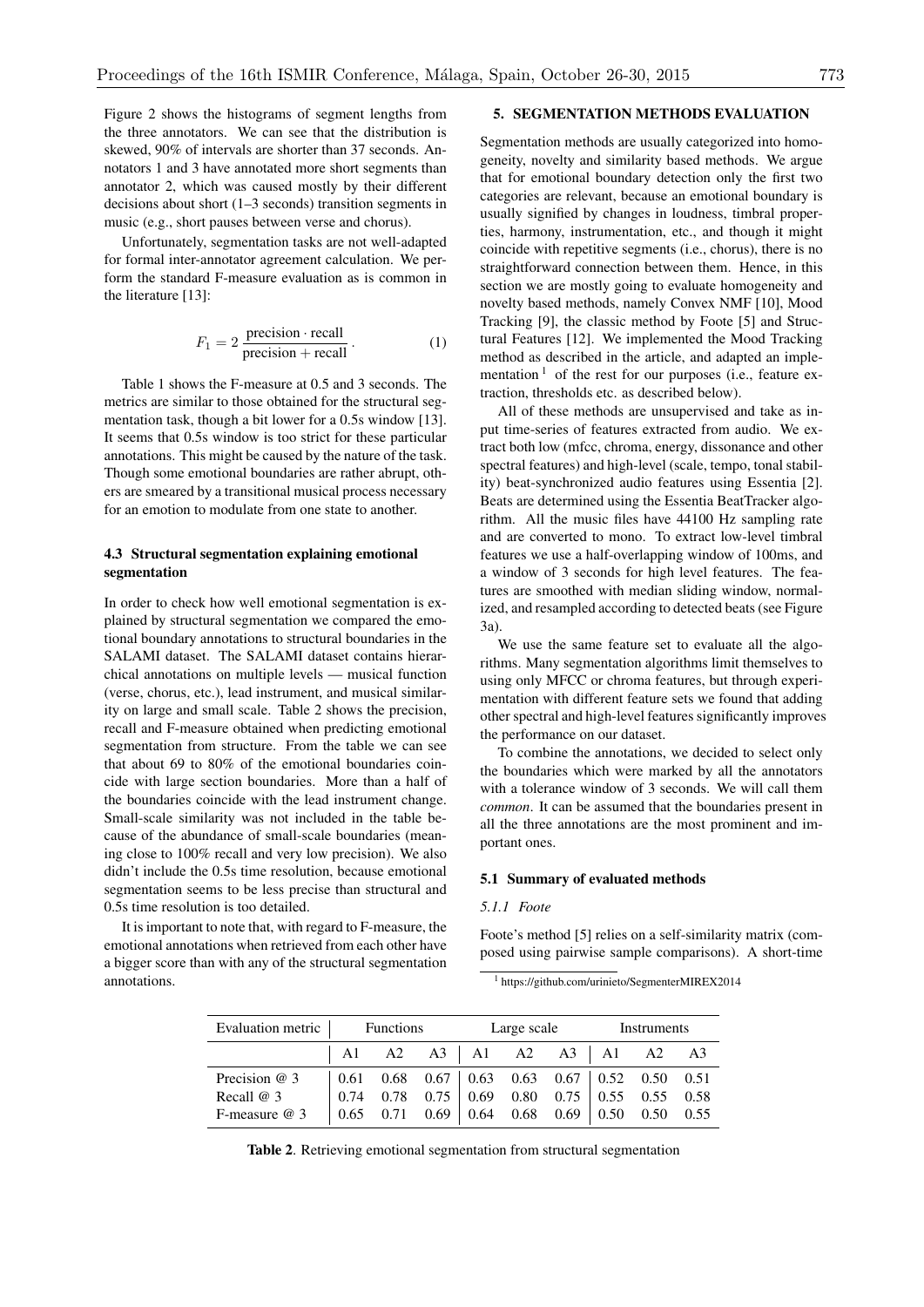|                      | C-NMF |  |  |  | SF |  |  | Foote |  |  |  | MT(enh.) |  |  |                                                                         |  |
|----------------------|-------|--|--|--|----|--|--|-------|--|--|--|----------|--|--|-------------------------------------------------------------------------|--|
| Evaluation<br>metric |       |  |  |  |    |  |  |       |  |  |  |          |  |  | C A1 A2 A3 C A1 A2 A3 C A1 A2 A3 C A1 A2 A3                             |  |
| P@3                  |       |  |  |  |    |  |  |       |  |  |  |          |  |  | .27 .34 .28 .27 .31 .50 .18 .28 .27 .34 .49 .57 .31 .38 .36 .47 .50 .57 |  |
| R@3                  | .71   |  |  |  |    |  |  |       |  |  |  |          |  |  | 41. 47. 47. 47. 48. 66. 72. 67. 72. 67. 10. 68. 61. 67. 69. 69. 67.     |  |
| F@3                  |       |  |  |  |    |  |  |       |  |  |  |          |  |  | .35 .34 .34 .35 .34 .23 .50 .55 .39 .45 .56 .39 .45 .56 .43 .45 .56     |  |

Table 3. Performance of investigated methods on emotional segmentation task (F-measure).



Figure 3. An illustration of the boundary detection process on the *Radetzky March* by J. Strauss Sr.. a) Beatsynchronized features. b) Annotations. c) Novelty curves and detected boundaries.

Gaussian checkerboard-shaped kernel is slided over the diagonal of the matrix, resulting in a novelty curve. The boundaries are detected by picking the peaks on the novelty curve. We experimented with different distance measures to compute the SSM and found that standardized euclidean distance gave the best results, which is computed between two vectors *u* and *v* as follows:

$$
\sqrt{\sum (u_i - v_i)^2 / V[x_i]}, \qquad (2)
$$

where V is the variance vector; V[i] is the variance computed over all the ith components of the points. We set the size of the checkerboard kernel to the size of the average emotionally stable segment — 20 seconds.

### *5.1.2 Convex NMF*

The Convex non-negative matrix factorization method [10] (Convex NMF) uses a convex variant of NMF in order to divide the audio features into meaningful clusters. This algorithm focuses both on finding segments and grouping them by similarity. If a NMF of input feature matrix X is FG, Convex NMF adds a constraint to the columns of the matrix F  $(f_1, f_2, ..., f_n)$  that the columns should become convex combinations of the features of X:

$$
f_i = x_1 w_{1j} + \dots + x_p w_{pj} = X w_j, \quad j \in [1:r], \quad (3)
$$

where  $x_p$  is a column of matrix  $X$ ,  $r$  is a rank of decomposition, and  $w_{ij} \geq 0$ ,  $\sum_j w_{ij} = 0$ . This makes columns *f<sup>i</sup>* interpretable as cluster centroids. We set the rank of decomposition to 2.

## *5.1.3 Mood Tracking*

A method by Lu et al. [9] finds boundaries by comparing the audio features extracted from the two consecutive windows of 16 seconds and computing a difference between them. A novelty curve is formed using an obtained difference feature, from which peaks are picked. The difference between the consecutive windows is computed using divergence shape measure:

$$
D_{i|i+1} = \frac{1}{2} \operatorname{Tr} \left[ (C_i - C_{i+1}) (C_{i+1}^{-1} - C_i^{-1}) \right], \quad (4)
$$

where  $C_i$  and  $C_{i+1}$  are the covariance matrices of features of windows  $i$  and  $i + 1$ . Then, confidence of boundary is computed:

$$
Conf_{i|i+1} = \exp\left(\frac{|D_{i|i+1} - D_{\text{mean}}|}{D_{\text{var}}}\right),\tag{5}
$$

where  $D_{\text{mean}}$  and  $D_{\text{var}}$  are the mean and variance of all divergence shapes for this song. From a list of boundary confidences the boundaries are retrieved by satisfying conditions of being a local maximum and exceeding a local adaptive threshold.

We implemented the method as it was described in [9], but it didn't work well in its original form on our data. The constraint of 16 seconds was too conservative and adaptive threshold window was too narrow. We describe an optimized version below. The optimized version performs on average about 10% better than the original method, and we only show the performance of the optimized version in Table 3.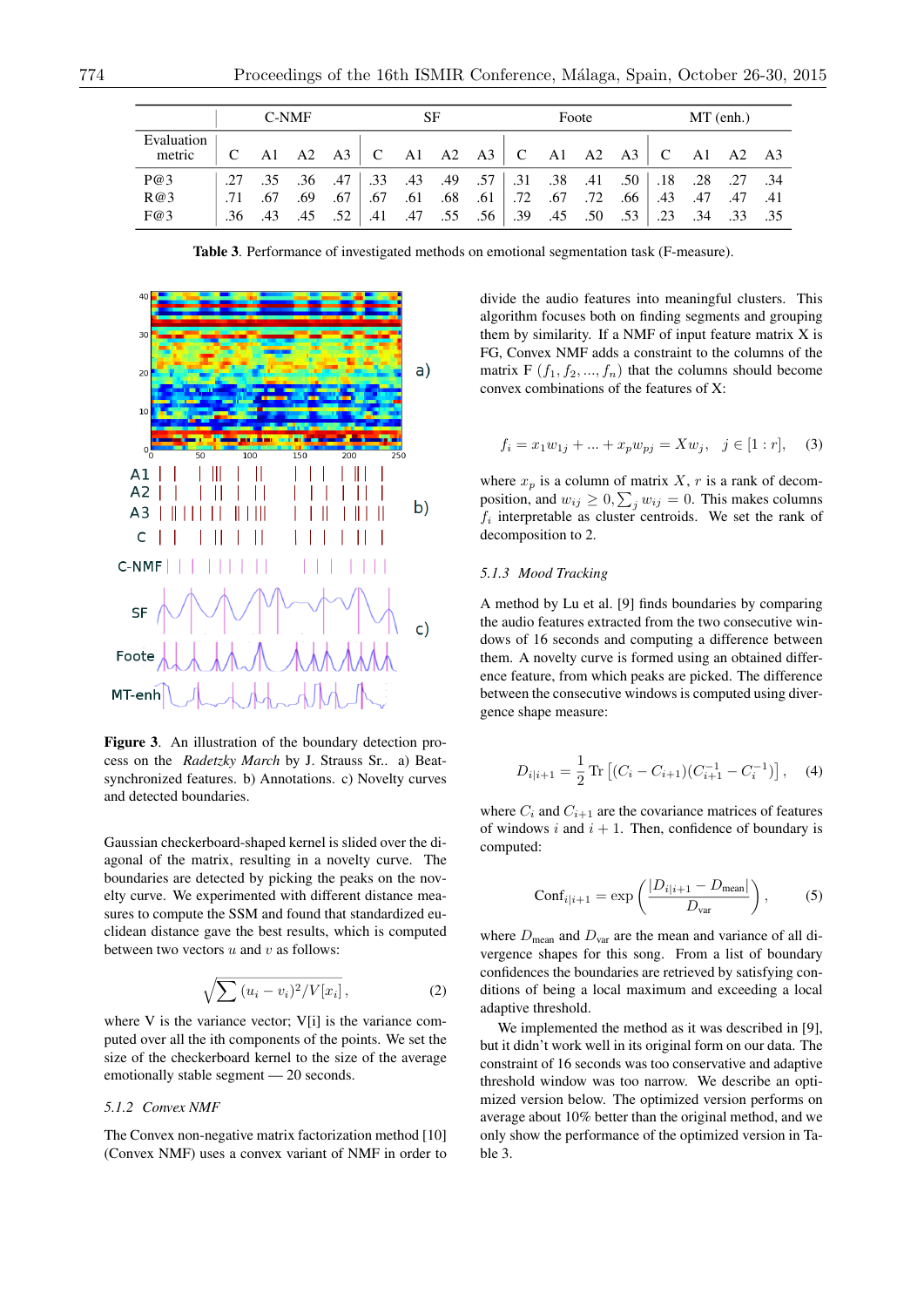## *5.1.4 Enhanced Mood Tracking*

The best results with Lu et al. method were obtained using a window of 4 seconds to compute the divergence shape measure. We smoothed the boundary confidence vector with a median filter before peak picking. To pick the peaks, we select a maximum in a neighbourhood of 10 beats in case it exceeds both of the two threshold – a moving average and half of the global average.

Though the performance of the method improved with modifications, it still performed worse than other methods in our evaluation.

## *5.1.5 Structural Features*

The Structural Features (SF) method is both homogeneity and repetition based. It uses a variant of lag matrix to obtain structural features. The SF are differentiated to obtain a novelty curve, on which peak picking is performed. The SF method calculates self-similarity between samples *i* and *j* as follows:

$$
S_{i,j} = \Theta\left(\varepsilon_{i,j} - ||x_i - x_j||\right),\tag{6}
$$

where  $\Theta(z)$  is a Heaviside step function,  $x_i$  is a feature time series transformed using delay coordinates, *||z||* is a Euclidean norm, and  $\varepsilon$  is a threshold, which is set adaptively for each cell of matrix *S*. From matrix *S* structural features are then obtained using a lag-matrix, and computing the difference between successive structural features yields a novelty curve.

### 5.2 Evaluation results

Table 3 shows the results obtained in evaluation. We only use a tolerance window of 3 seconds, because for our dataset a tolerance window of 0.5s is too strict. From the table we can see that the SF method consistently shows the best results in terms of F-measure. The method proposed in [9] consistently shows the worst results.

### 6. DISCUSSION

In this paper we discussed the problems associated with dynamic MER and argued that these problems originate from the unnaturally low time resolutions that dynamic MER is usually dealing with (Section 3). We proposed to move to bigger time resolutions by tracking emotionally stable segments over time and identifying transitions between them. We call this problem emotion based segmentation, and conduct a formal evaluation procedure, which has not been done before for this task.

We collected data on emotional segmentation of music; in total about 2000 emotional boundaries were annotated. In general, the annotators could agree rather well when identifying stable emotional segments, the inter-annotator F-measure was comparable to the one obtained for, supposedly less ambiguous, structural segmentation task, except for the very high resolution level (0.5 s). In terms of F-measure the emotional annotations coincide with each other better than any of the structural segmentation levels. That means that there exist some robust and important emotional boundaries which are not explained by structural segmentation.

We compared emotional and structural segmentation and found that emotional boundaries coincide with structural boundaries very often. About half of the emotional boundaries were accompanied by a lead instrument change. Approximately 25% of the emotional boundaries did not coincide with the structural boundaries. For instance, an emotional change can occur within a structural section due to a modulation to a different tonality.

We found that the average length of stable emotional segment is approximately 20 seconds. This finding could be used to calculate a suitable length of musical excerpts to be employed for MEVD algorithms development and evaluation. Namely, we believe that length of such excerpts should be several times bigger than 20 seconds.

We evaluated different unsupervised segmentation algorithms on the task of emotional segmentation and found that the SF method performed best. This segmentation method is different from the second best Foote's method by incorporation of repetition-based criteria along with homogeneity-based ones. This shows that sequences of emotionally stable segments, probably, repeat in the same way as structural sequences, and therefore repetition-based cues are useful for emotional boundary detection. This finding goes against our initial intuition that novelty and homogeneity cues must be the only ones important to detect emotional change. The Mood Tracking method was demonstrated to be least useful. This method only uses a very narrow local context to find the discontinuities in a feature matrix, which appears to be not enough. We also found that employing higher level audio features, along with traditional chroma features and MFCCs, improves the performance of the methods on emotional segmentation task.

Though SF's method performed reasonably well, its performance was still much worse than the performance achieved by best methods for structural segmentation, which is a more mature area of research now. Developing better emotional segmentation methods is a crucial task to enable applying static MER algorithms to real world problems. We leave this task for future work, which can be facilitated by the data provided in this study.

## 7. ACKNOWLEDGEMENTS

We thank Kayleigh Hagen and Valeri Koort for assistance with the data annotation. This research was supported by COMMIT/.

### 8. REFERENCES

- [1] Anna Aljanaki, Mohammad Soleymani, and Yi-Hsuan Yang. Emotion in music task at mediaeval 2014. In *Working Notes Proceedings of the MediaEval 2014 Workshop*, 2014.
- [2] D. Bogdanov, N. Wack, E. Gomez, S. Gulati, P. Herrera, and O. Mayor. Essentia: an audio analysis library